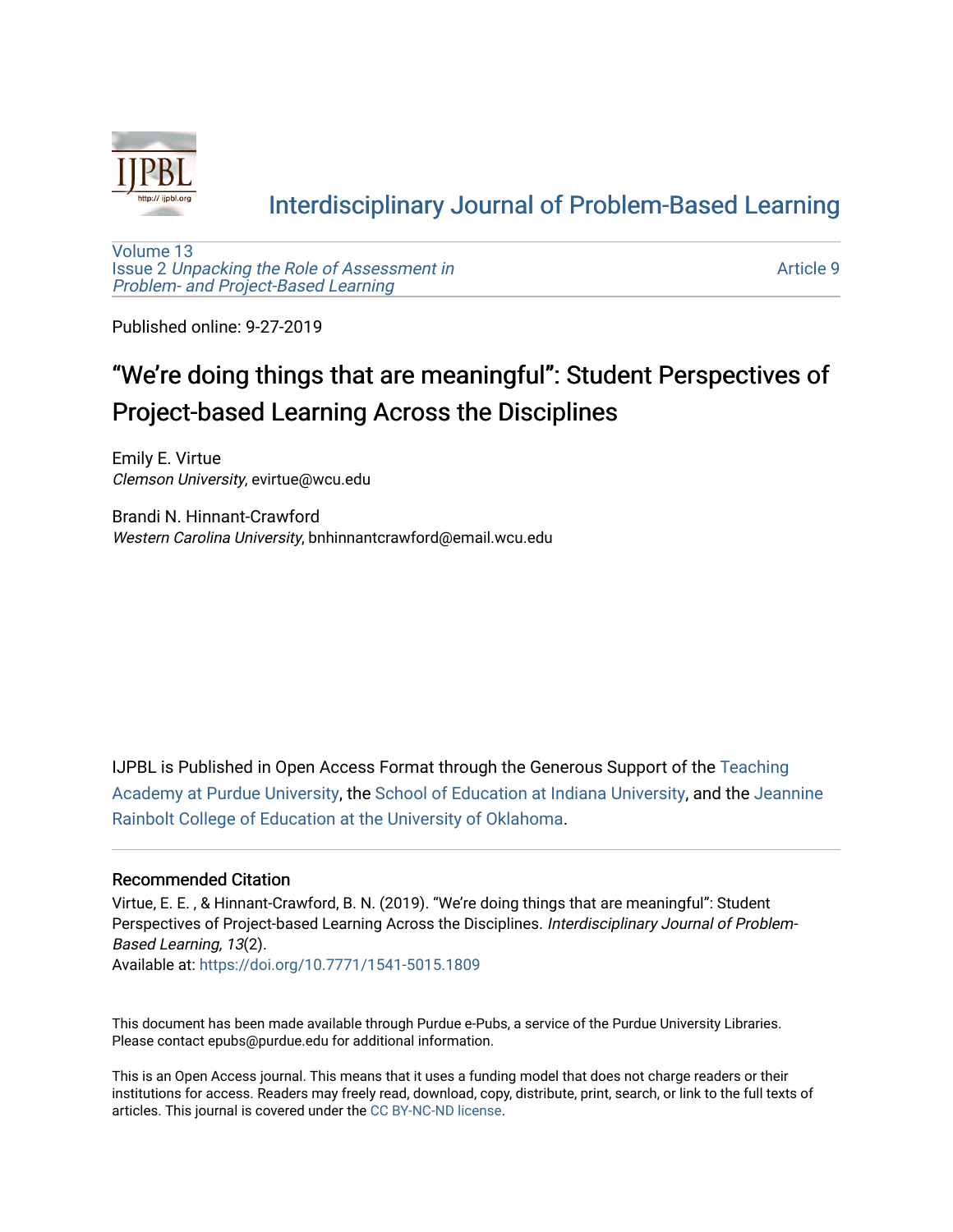# The Interdisciplinary Journal of Problem-based Learning

SPECIAL ISSUE: UNPACKING THE ROLE OF ASSESSMENT IN PROBLEM- AND PROJECT-BASED LEARNING

# "We're doing things that are meaningful": Student Perspectives of Project-based Learning Across the Disciplines

Emily E. Virtue and Brandi N. Hinnant-Crawford (Western Carolina University)

# ABSTRACT

Supporters of project-based learning (PBL) argue that outcomes from the model include better performance in academic (Bell, 2010; Thomas, 2000) and non-academic outcomes (Saunders-Steward, Gyles, & Shore, 2010). The New Tech Network (NTN) is a school improvement network that provides training and development for high school faculty who commit to using project and/or problem-based learning as the primary instruction methodology (New Tech Network, 2017). This study uses qualitative data to investigate student perspectives of PBL across multiple disciplines at the high school level in NTN schools. Results suggest that students find value in the "hard work" they engaged in whilst completing PBL tasks. Moreover, students can articulate the value of their work and its applicability to a "real-world" setting. We argue that for PBL to work effectively, approaches to PBL from an interdisciplinary perspective must be balanced.

*Keywords:* project-based learning, New Tech Network, interdisciplinary

## Introduction

In recent years, a number of teachers have embraced a curricular shift from traditional teaching methods to that of project-based learning (PBL). Supporters of PBL argue that outcomes from the model include better performance in academic (Bell, 2010; Thomas, 2000) and non-academic outcomes (Saunders-Steward, Gyles, & Shore, 2010). While previous—and many would argue current—high school curriculum has been concerned with preparing students to academically succeed in quantifiable measures (i.e., state end-of-grade assessments, SAT, and ACT scores), such strategies often fail to include the opportunity for prolonged problem-solving and critical thinking. Yet, those who embrace PBL argue that a shift has occurred and that PBL lends itself to such non-academic outcomes as problem-solving, critical thinking, and making curriculum connect to "real-world" issues in addition to traditional, academic outcomes.

As educators embrace pedagogical approaches to prepare citizens for a postindustrial, information age, the "what" that students must know has changed. McPhail (2018) notes that one of the hallmarks of this curricular shift is that "the emphasis in educational discourse has moved away from knowledge content to focus almost exclusively on process; skills and learning to learn" (p. 71). In the eyes of educators who have embraced PBL, there is much promise for student outcomes. Not only will students do well on the ever-present quantifiable measures of knowledge in high school (particularly standardized tests), but they will also perform well in other areas. Yet, McPhail (2018) argues that educators and researchers should not paint too broad a brush in terms of the merits of PBL:

While there is logic to the idea of engaging learning through contexts that connect to the real world, such approaches do not automatically invoke the foundational, generative, and the difficult concepts of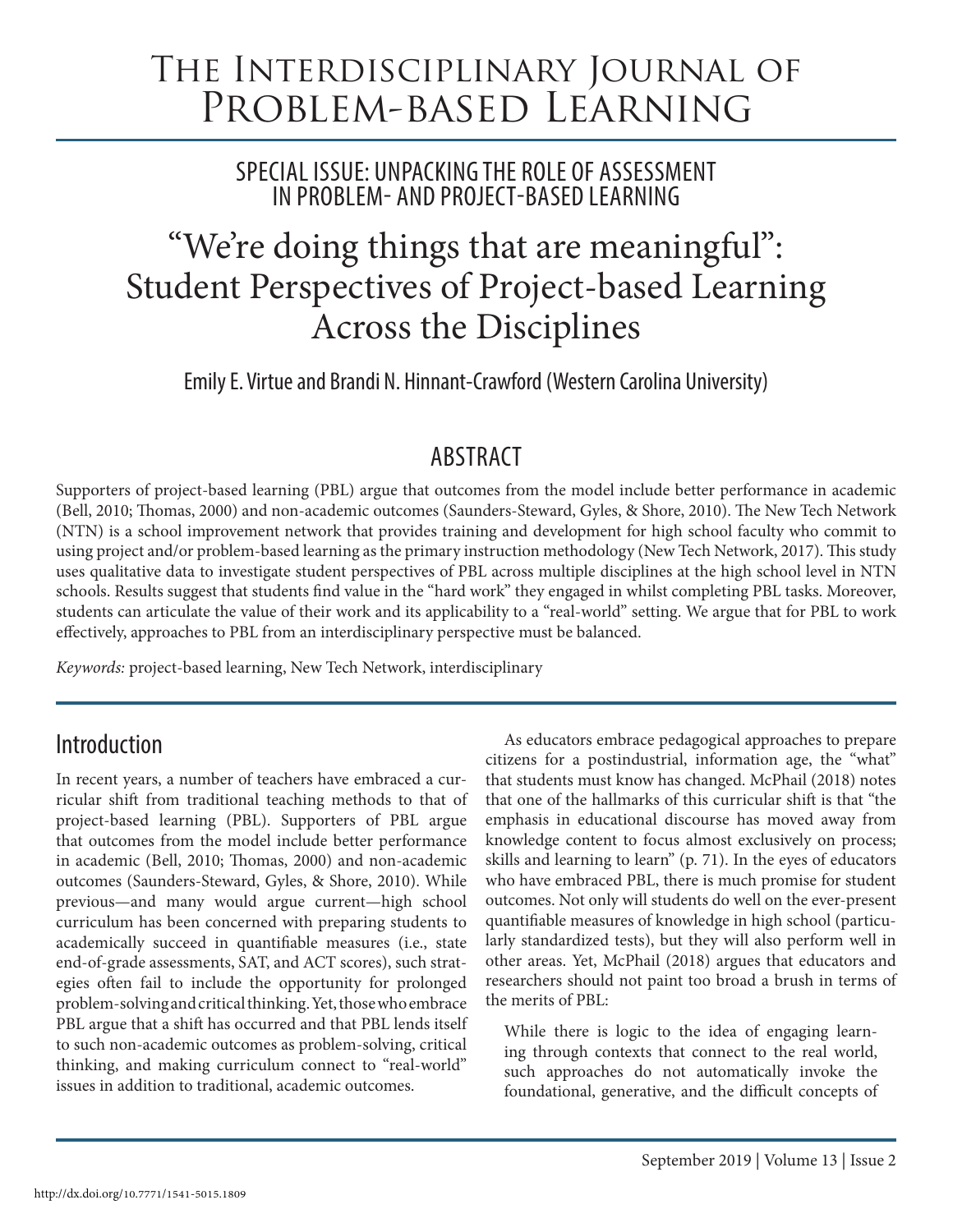disciplinary thinking that bring with them the development of abstract, critical thinking; the means to confront real-world problems. (p. 71)

Using PBL is not a carte blanch method to guarantee students do more than merely memorize information that may appear on a future test. Because PBL practices and methods are so varied, it can be hard to determine what their value might be. To better understand how PBL is being used at the high school level, this study investigated how interdisciplinary use of PBL is conducted in New Tech Network (NTN) high schools. The research question that guided this study was: What does PBL look like across the disciplines, and how do students perceive the impact of PBL?

### Literature Review

#### **Project-based Learning and 21st-Century Skills**

While PBL has been used for many years with various age-groups, scholars have struggled to define what it looks like in practice. However, there are a number of defining features that outline the goals of PBL. Ravitz (2010) explains, "PBL is a constructivist-based instructional approach that is designed to support more engaged learning. This approach uses 'projects' as vehicles to encourage student motivation and to provide a means for demonstrating and explaining what they have learned" (p. 293). The goal of PBL, therefore, is for the students to not only understand a concept, but to explain its importance and application to their learning. In other words, *why does this concept matter to me, my peers, and our lives outside this classroom?* PBL is one method purported to support deep learning.

*Deep learning* and has been studied extensively in the past decade (Huberman, Bitter, Anthony, & O'Day, 2014). Deep learning refers to "an ability to apply [that] understanding to novel problems and situations, and a range of competencies related to human interaction and self-management" (Huberman, et al., 2014, p. 1). Indeed, network schools in particular are based on the premise that there is value in deep learning practices that often result in better academic and non-academic outcomes than teaching methods that do not support deep learning (Huberman, et al., 2014).

In addition to the goal of increased content knowledge and application, PBL can foster a positive learning environment and relationships between peers and instructors. These environments and relationships are one essential component of effective PBL work. Ravitz (2010) argues that, if projects are to succeed, they must also have a quality design that will encourage the students to work hard to complete the goal. Boyd and Hipkins (2012) explain that learning is meaningful when the problems addressed are relevant to

students and the "real-world." One way in which instructors make PBL meaningful is through community partnerships. These partnerships have a "positive effect on students' perceptions of learning" (Mosier, Bradley-Levine, and Perkins, 2016, p. 13). Mosier and colleagues expand on this notion and found positive relationships between the use of PBL and engagement, 21<sup>st</sup>-century learning, community culture, and school culture. Each of the outcomes are goals of the New Tech Network model.

The prominence of  $21<sup>st</sup>$ -century skills in recent literature suggests that educators and stakeholders are concerned with non-academic outcomes in addition to traditional, academic measures of success. Conley (2007) argues that intellectual openness; inquisitiveness; analysis; reasoning, argumentation, and proof; interpretation; precision and accuracy; and problem solving are key cognitive strategies related to college success (pp. 13–14). These strategies, as Conley presents them, are the basis for success in college, as they serve as a baseline for deep thinking and prepare students for the expectations of college-level work. Such skills need to be measured at the high school level so students and their teachers can ensure proper college (and career) readiness.

#### **Reform Models**

As school and district leaders have faced low-test scores, or a lack of engagement, reform models have risen in popularity to address struggling schools' need. Many reform models employ PBL as a chief mechanism for changing outcomes. Ravitz (2010) states that reform model schools are "setting the bar" (p. 308) for PBL use and student culture transformation. Fleishman and Heppen (2009) explain that reform outcomes are considered "mediators of improvement" (p. 110). They outline five outcomes that reform models address: (1) a "personalized and orderly learning environment," (2) poor academic skills, (3) "improved instructional content and practice," (4) preparation beyond the high school classroom including higher education or career readiness, and (5) "positive change in overstressed high schools" (p. 110). There are numerous reform models present in high schools around the nation today. While not all reform models rely on PBL, many have. Some schools have seen a dramatic change in student outcomes as a result of school reform, though Borman's (2002) meta-analysis found that comprehensive school reforms that have been in place for five years or more are the most effective.

#### **New Tech Network as a Reform Effort**

The New Tech Network is a "leading design partner for comprehensive school change" (New Tech Network, 2016) that prioritizes PBL in the classroom and professional development of school teachers and leaders. While the New Tech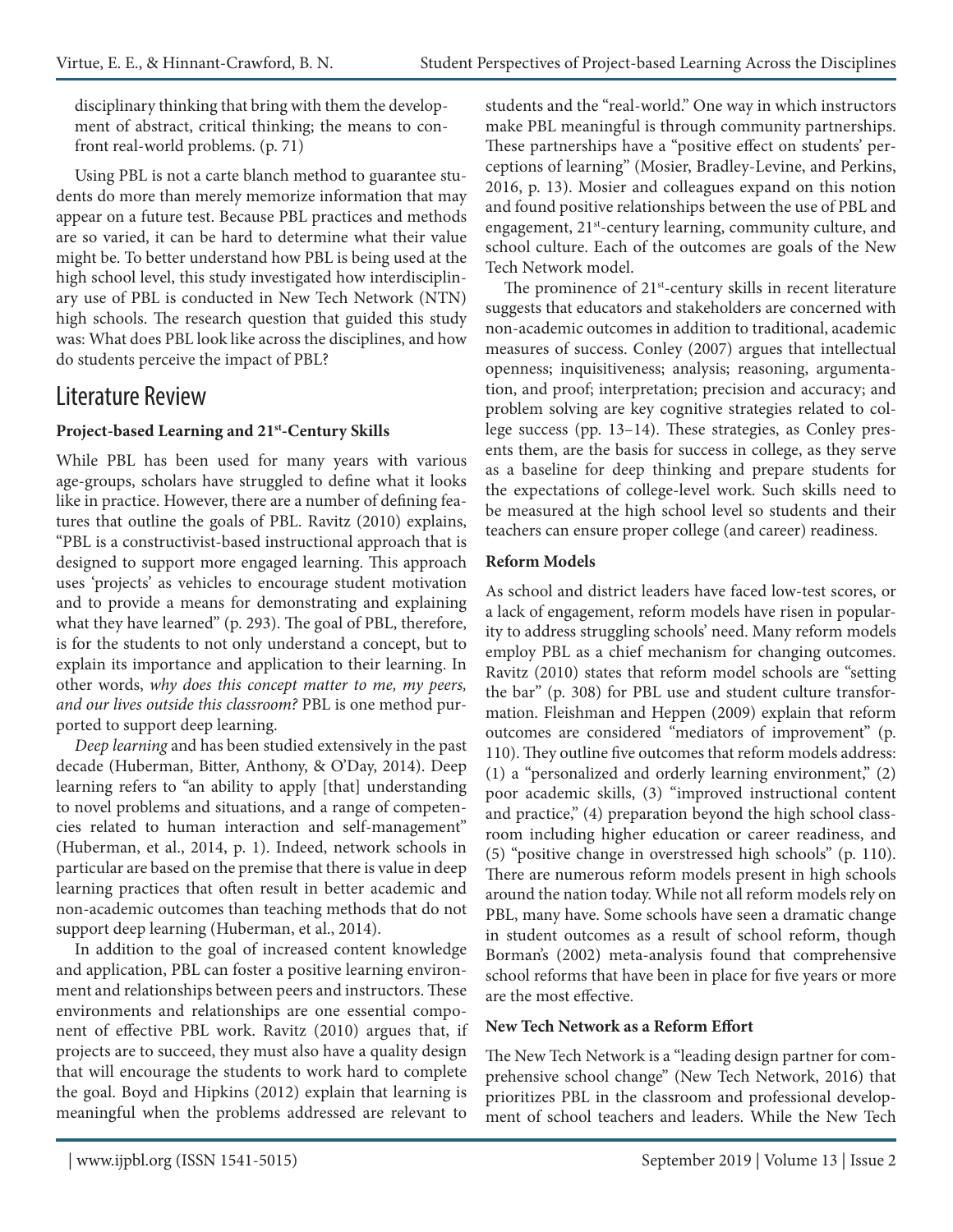Network boasts strong academic outcomes from students enrolled in their institutions (Data Report, 2017), less is known about students' perceptions of their coursework. Teachers in NTN schools observed "high levels of motivation, engagement, and performance" (English, 2013) in their PBL classrooms, yet the voice of the students is often missing. This may be due to the challenges in collecting data directly from students given the level of oversight many school districts have over protecting instructional time and limiting researcher interaction with students (and rightly so). This study, however, seeks to fill that gap in the literature. In NTN schools, students are "more likely to have developed views about their school experience" (Mosier, Bradley-Levine, and Perkins, 2016, p. 4), yet little is known about this experience, and much of it is in the form of quantitative data. This study provides a more in depth look at how students in NTN high schools view their experience with PBL.

#### **New Tech Network's Approach to Project-based Learning**

As Ravitz (2010) pointed out, each teacher's approach to PBL may be different. The New Tech Network (and those employed in the schools) is no different. However, understanding how NTN goes about training and supporting their teachers is vital to the context of the study. Rather than training teachers to implement specific projects, NTN focuses on professional development for the educator (New Tech Network, 2016). This training, which may take place in face-to-face conferences or summits, virtual workshops, or on-site (at the school), allows teachers to learn the skills to implement PBL but gives them the freedom to develop projects based on their student and classroom needs. Frequency, scope, and scale of projects are determined by the classroom teacher.

In addition to training, NTN utilizes their own "collaborative learning environment" called "Echo." Echo is an online Learning Management System (LMS) that "supports projectbased learning and features an innovative gradebook that aligns to deeper learning skills" (New Tech Network, 2016). Tools within Echo allow both teacher and student to focus on skills rather than traditional assessment of assignments. Additionally, Echo serves as a platform for NTN members to share and collaborate on projects.

#### **Interdisciplinary Study**

Literature on connecting course content takes many names. Two of the most common ways to qualify this approach to learning are the terms *interdisciplinary study* and *curriculum integration*. For the purposes of this study, we will use the term "interdisciplinary study" to be consistent, though other authors have used different terms. Despite the change in nomenclature, all of the terms refer to how instructors have combined subject material to better engage students in course content.

Interdisciplinary study, according to Corney and Reid (2007) is based in constructivist approaches to learning that allow the students to be co-constructors of knowledge. The benefits of interdisciplinary study have been well documented. Jickling (2003) argued it exposes students to the plurality of thinking that helps them develop perspective. Boix Mansilla, Miller, and Gardener (2000) describe one of the expected outcomes as *cognitive advancement* because students "integrate knowledge and modes of thinking from two or more disciplines in order to create products, solve problems, and offer explanations of the world around them" (p. 18). McPhail (2018) says connecting subjects was a way to "hook-in" students who would otherwise be less interested in one or more of the subjects. Beldaro, Burrows, and Dambeklans (2017) found that combining art and science, in particular, "brings personal meaning and relevance to an individual's learning experience" (p. 217). This study explores students' perspectives of interdisciplinary PBL and helps us better understand how students are impacted by their PBL experiences.

#### **Student Perceptions of PBL**

Some recent literature on PBL classes and student perception exist, though are focused on nuanced questions pertaining to perception of the problems offered in PBL (Sockalingam & Schmidt, 2011), graduate student learning (Dabbagh & Blijd, 2010), or primary student perceptions (Chu, Tse, & Chow, 2011). Specific concentrations of literature exist that highlight student perception of PBL including undergraduate engineering students (Dym, C. L., et al., 2005; Mills & Treagust, 2003; Palmer & Hall, 2011; Yadav, et al., 2013) and middle school students (Martelli & Watson, 2016). Palmer and Hall (2011) found that in one PBL course, students found the teamwork and use of "real-world" applications to be valuable but noted that such projects demand a large amount of time and that the work of the team members is often unequally distributed (p. 363). Yet, student perceptions of PBL that are discipline specific and largely housed in higher education classrooms do not shed light on the experience of high school students engaged in PBL in a range of disciplines. This study seeks to increase our understanding of the high school student experience.

### Methods

This study is part of a larger concurrent-triangulation mixed-methods study that compares outcomes of non-New Tech enrolled students to their peers enrolled in New Tech Network high schools. For the purposes of this study, phenomenological data were collected in focus groups ( $N_{\text{groups}}$ = 5 N*participants* = 28) from five New Tech Network schools. The size of each focus group varied between 4 and 7 participants.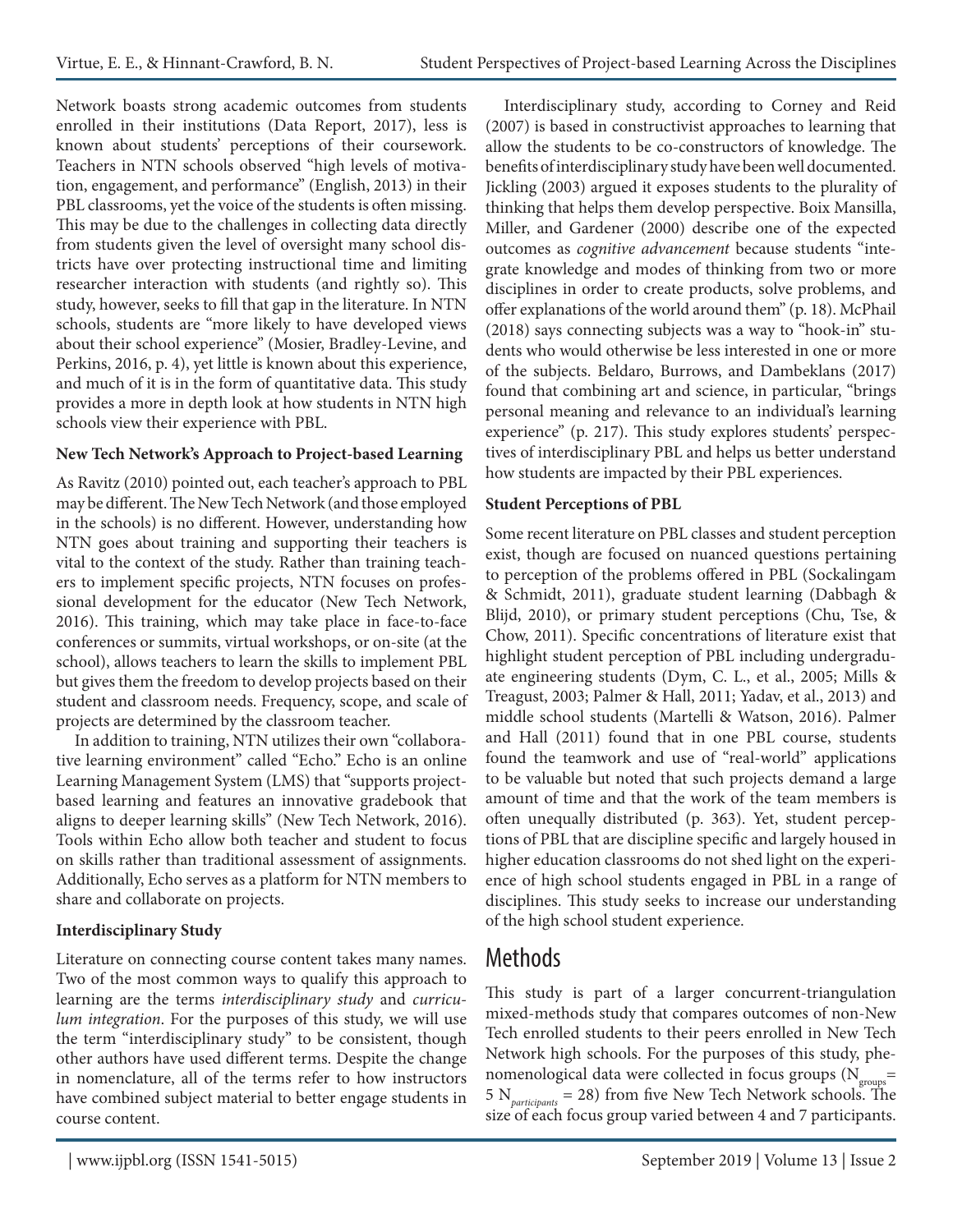Focus group participants were randomly selected from students who returned consent forms, with some stratification with regards to gender. While the goal was to have heterogeneous groups to account for a variety of perspectives, there was some segmentation since all students in each focus group were juniors from the same school. The research questions that guide the study are: What does PBL look like across the disciplines, and how do students perceive the impact of PBL?

#### **Data**

Data were collected in three states containing schools within the New Tech Network: Michigan, Texas, and North Carolina. All participants ( $n = 28$ ) were high school juniors enrolled in a NTN school. Focus groups were conducted by one or both authors during the lunch period in a private space within the school. Students were assured their responses would remain confidential and no faculty or staff would hear their comments with identifiers (all names used throughout the text are pseudonyms). The focus group used a semi-structured protocol, and students were asked about their experiences with PBL curriculum and their perceptions of how use of PBL impacts their educational experience and personal development. Research questions were not posed directly; instead, students were asked to describe their favorite assignments and teachers and to expound upon why they were their favorites. Though students were not directly asked what projects they did not like, many students offered their perspectives of projects they did not care for. All groups noted that they preferred projects (i.e., sustained time and inquiry) to assignments (e.g., worksheets and daily homework). Participants were also asked to identify aspects of the school they did not care for. After collection, audio recordings from each focus group were transcribed by the researchers.

#### **Analysis**

Transcripts were coded by theme using Saldaña's (2009 cycle coding. We began with a priori coding. Saldaña (2009) notes that the use of a priori coding can enable an analysis that directly answers the research question. Deductive coding is also useful when there is a team of researchers, so they begin with a baseline of codes and a common understanding of what the codes mean to aid in interrater reliability. Our coding approach was also provisional. As different themes emerged beyond the a priori set, they were added to the codebook (see Appendix for list of codes). Analytic memos were written after each round of coding.

### Results

Multiple themes emerged from the focus groups about the benefits and potential drawbacks of employing PBL as a signature pedagogical approach across multiple disciplines.

Students perceived some subjects to be better suited than others, yet gave examples of PBL in all four primary academic disciplines.

#### **PBL Across the Disciplines**

*Some Subjects Work Better Than Others.* Throughout our focus groups, we asked students to report on their favorite assignments in each subject. While many projects and classes were interdisciplinary, the students often focused on the course that the project favored.

*Math.* Students always seemed to struggle to come up with a favorite assignment or project in a math class. In one school where classes were designated New Tech (instead of the entire curriculum following New Tech guidelines), they explained math was not always a New Tech class. When given time to think about the distinction, the students explained why math was not offered as a New Tech class. Marcus explains:

Last year I was in the New Tech math class and he was really good. It wasn't really . . . I think that's the reason they got rid of the New Tech math, because that's not offered anymore for New Tech. It's just normal math. Because there is not a lot you can do, I think, with the New Tech portion of it.

Marcus's experience demonstrates how difficult it can be to develop a PBL curriculum, even if it is only in one subject. His own experience reflects the belief that mathematics course material does not lend itself to the PBL model. Marcus could not even envision a way that math is project related. Participants often described traditional mathematics courses, where teachers demonstrated problems and then students practiced with support and independently.

Though Marcus struggled to see how PBL could be used in a mathematics course, other students illustrated the seamless integration of PBL into their mathematics courses. Luke explains that even though the project he remembers was difficult, the end product was satisfying:

One of my favorite projects was when we…it was actually really hard, but in the end seeing it all put together, it was really like, cool how we did it. It was like a golf course that we set up. We would have to create a bunch of holes and we would have to find the trajectory of the angles and the objects in the way. And so, once it was all put together, it was nice to see how it all worked out.

For Luke, the most memorable part of the math PBL experience was the hard work and the end product.

Still others remembered that their project, while not interdisciplinary in terms of course content, connected a number of different considerations beyond math calculations. Landon explained a project in which students had to design a bridge. A crucial element of the project was the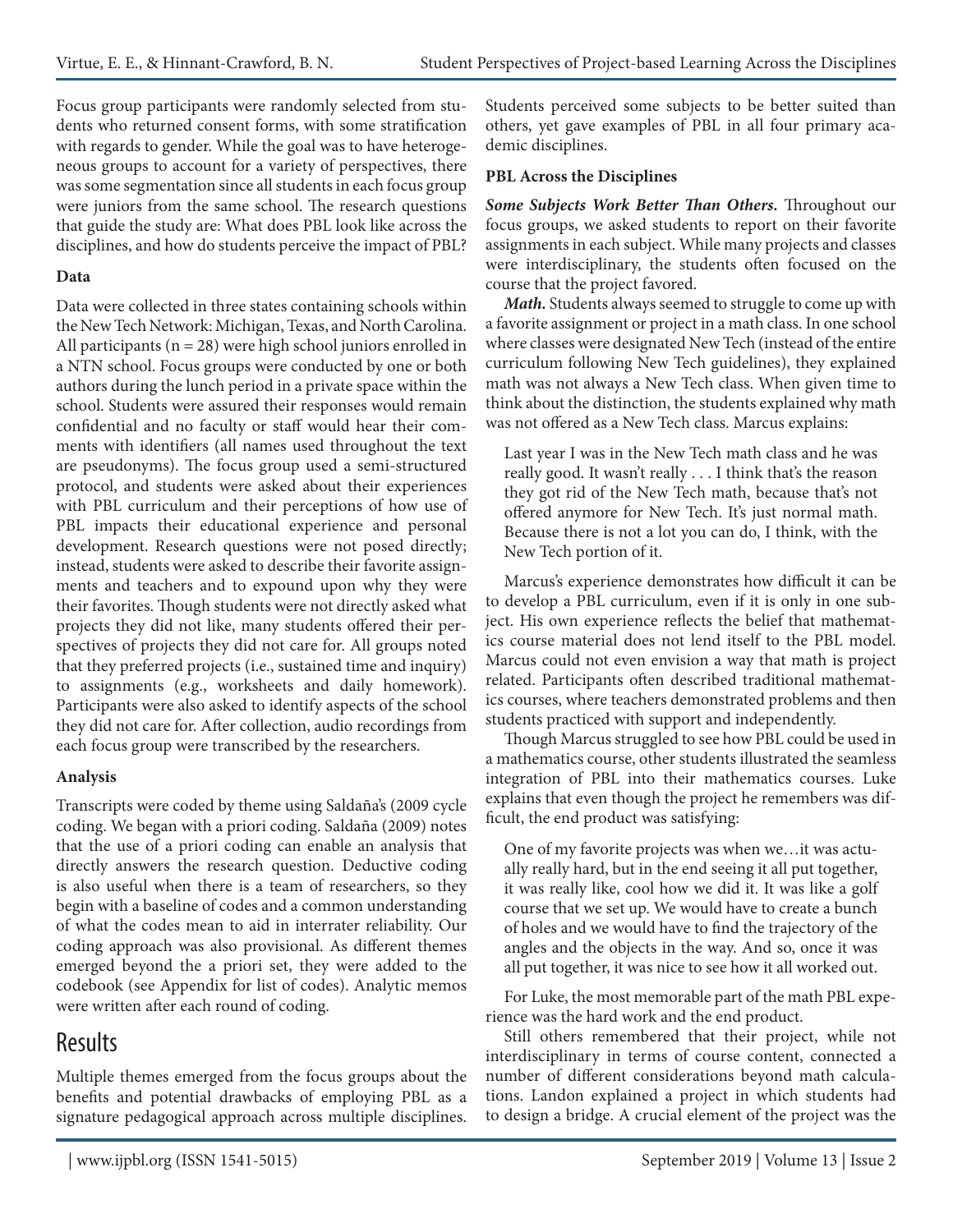connection to a competition judged by the state's department of transportation. Here, the students were not just designing a bridge to test its weight capacity; they were also submitting their work to be evaluated by external experts (a "real-world" audience).

Basically, what we did was we had to design and build a model of a bridge and you have to figure out like all the math and there are certain requirements for what you have on it. Like, the length and height and everything. Then, depending on how you had to write a proposal and find out all these things about each group member and you'd submit your proposal to [the state department of transportation].

The prospect of working with a state entity made the project more authentic. In addition to figuring out the math and physics that would allow their bridge to support traffic, the students also had to consider their audience in the writing of the proposal. This experience not only helped them demonstrate their mathematics knowledge, but also helped them develop professional skills such as communication.

Finally, some math projects, though conducted in the math course, were still interdisciplinary in nature. Three students explained their semester-long math project involving zombies:

John: Exponential. That's what I was thinking about. So, like exponential growth and decay. So, it was like a zombie project, that's what it was based around. So, we did like a whole semester based on zombies. So, the first part was like, making a sound device that would like, you know, get the attention of zombies away from you and the second part, which was kind of like, more math oriented was seeing like, in a population how you could either decline or increase exponentially with like, zombies being in the world. [*Laughter.*] So, like that was a really interactive project.

Julie: We also included like, um,

John: Diseases.

Julie: Diseases and like, jobs that people would do. And like, like how much money and resources you would have to do and I thought that was a fun project.

Though the students were not necessarily studying epidemiology or economics, their mathematics project required them to think outside of solely their math curriculum. Such musings, while perhaps not explicit, demonstrated to the students how mathematics was connected to their ability to solve larger, more realistic problems (e.g., the problem was not just stopping zombies, but how to prevent further infection and how to account for the resources necessary to save mankind).

*Science.* Interestingly, many science projects, particularly in Physics, resembled math projects. To understand force and trajectories, students built catapults and launched pumpkins in Texas and shot Nerf guns in Michigan. Despite what would seem like a natural alignment, discussion of science assignments lacked enthusiasm and were the least talked about among our participants. When students did discuss science projects, many connected them to the medical field. Angela explains her favorite assignment:

We got to um, each group was sorted in to a different category of a neurological disease. So, like stuff that effects your brain and your nerves and everything. And my group specifically got Alzheimer's Disease. And that was really nice because my great grandma has Alzheimer's and then another girl in my group, her grandpa has Alzheimer's so like, we got to learn about stuff that related to us and our families as well as a bunch of stuff that happens to people everywhere every day. And it wasn't just that disease. Other groups had different diseases so that project was really helpful to a lot of kids in that class. Because most of the kids in our human body systems class plan on going into the medical field. So, they need that information.

Angela was able to relate why the project and the class material were important to her and her peers. Her science course, Human Body Systems, was not a traditional class (i.e., biology, chemistry, or physics). Rather, its focus was interdisciplinary in nature, as it seemed to cover anatomy and the practical application of knowledge, much like a traditional health or wellness course would.

*Humanities and Social Science.* English and social science courses seemed to be the most consistent in their use of PBL to drive the curriculum. Instead of driven by a fact or standard, they were often organized around themes. One focus group spoke in detail about an "end of life" theme driving their English course. They read stories about the end of life and wrote unconventional writing assignments, like eulogies. In American Studies, a combination of History and English, students explored the theme of social justice, and in groups students had to teach their subtheme to their class. Elizabeth explains:

So last year, we had right at the end of the year in American Studies we had a project where we had to teach the entire class for like, the entire class period which was about an hour so we had to come up individually with different activities for our class to do and we made like power points and stuff. And I really appreciated not only having the opportunity to do that project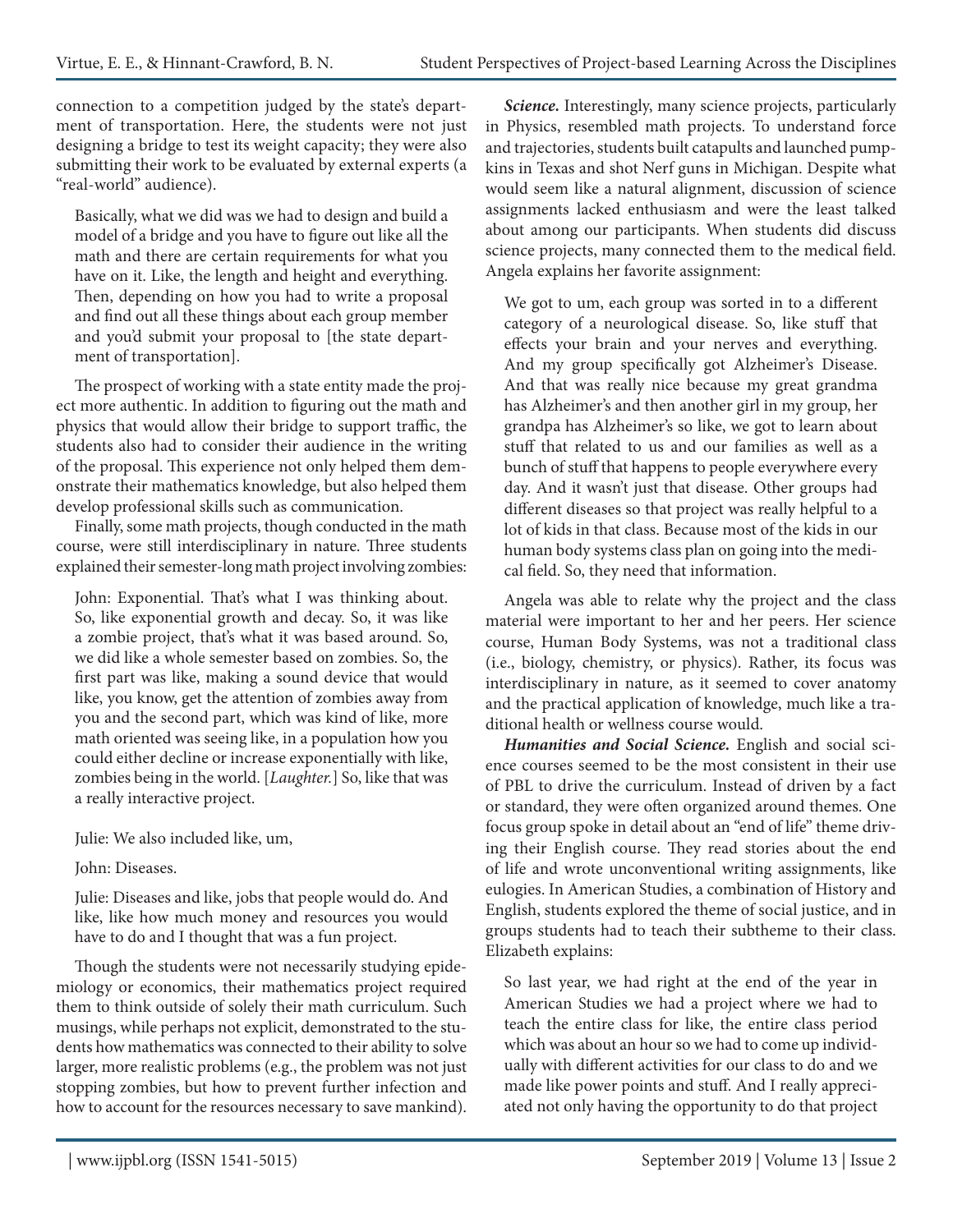but watching what other kids came up with because we . . . I really feel like I learned a lot from the other groups and we each chose a human right . . . or . . .

Joey: Civil Rights?

Elizabeth: Was it Civil Rights?

Alana: It wasn't necessarily civil rights, it was social justice.

Elizabeth: Social Justice, yeah. So, my group and I, we got Women's Rights so it was really interesting to just go back and dive in to where it all started and who were the initial instigators of what has now become you know the Women Equality and so that was really cool. So, other groups did things such as, there were children's rights, animal rights, geriatrics rights, and so it was really interesting and I really loved being able to go up there and present and talk about what I learned and demonstrate that.

Elizabeth appears to appreciate the opportunity to share her knowledge with an audience, even if the audience is her peers. In the humanities and social sciences, which were sometimes paired together in courses like American Studies, debates were a common occurrence. Sixty percent of our focus groups mentioned debates. A common characteristic of the debates is that students were not able choose what side of a debate they would argue. This forced the students to take up topics they did not necessarily agree with and also increased the amount of research required.

Dion: Oh, the debates! [*Everyone says, oh! in agreement*] It got so heated.

Lilly: People would come for each other! [*Everyone talks over each other and laughs for a moment*]

Dion: I was trying to say something and this girl was coming at me and was like, "according to getyourfactsright.com . . .

Amaré: We started naming like, fake sources. It was so fun and so real. I had like twenty million tabs open for like the whole duration of that project.

Lilly: And even if you didn't agree with the category you got, you still wanted to defend it.

Despite their laughter and colloquial expressions like "coming for you" and discussion of naming fake sources, also evident in Amaré's statement was their research for the debates. The participants discussed the research and preparation for the debate, but she also demonstrated her constant fact checking when she said she had "twenty million tabs open" during the debate.

While students tended to believe that some subjects were easier to do projects than others, their reflections show PBL can be integrated across the curriculum.

*Difficulty Can Outweigh Value.* Participants viewed interdisciplinary classes as conceptually valuable but practically difficult. Interestingly, in each case where students discussed how difficult it was to connect the two subjects together, biology was always one of the two classes. In our study, we found biology courses were connected to an art class, a literature class, and a chemistry class. In these examples, students remarked that the connection felt "forced" or uneven. The content from one side of the class would often overshadow the content from another. In one school, this distinction was so pronounced that students noted that one of the teachers who taught in the combined course seemed "clueless" about the course material or how to help. In a co-taught course that combined geometry with graphic design, students recognized the differential knowledge the co-teachers had, and it seemed as though the course material was taught in a parallel manner rather than co-taught, as if the instructors had not strategized how to integrate material. In these examples, students complained that projects with combined disciplines leaned heavily on one discipline and focused less on the other discipline, and at times these projects felt strained or even convoluted. Though students could understand, theoretically, why the courses were combined, the practicality was often too difficult for students and instructors to master.

For PBL to work effectively (and perhaps, more importantly, for students to feel as though they gained something from the experience), approaches to PBL from an interdisciplinary perspective must be balanced. We recognize that combining courses can be an intricate problem to address, as two instructors must align their course goals, content, and calendars to make the connection between the courses explicit and effective. While these goals can be accomplished, it should only be done if both teachers believe in the value of the project and can maintain the structure to do so. As the students in our study reflected, when the teachers do not have a good working relationship, it is obvious to their students and can affect student performance and motivation.

#### **Perceived Impact of PBL Across the Disciplines**

*Satisfaction.* Students believed they were engaged in "hard work" while working on PBL assignments and in the related classroom setting. These perceptions were met with a sense of value and reward for hard work. Students recognized that while some disciplines lend themselves to creativity and project-based work more readily than others, there were rarely times when they could not see the value of engaging in the assignment. Excitement and enthusiasm for PBL was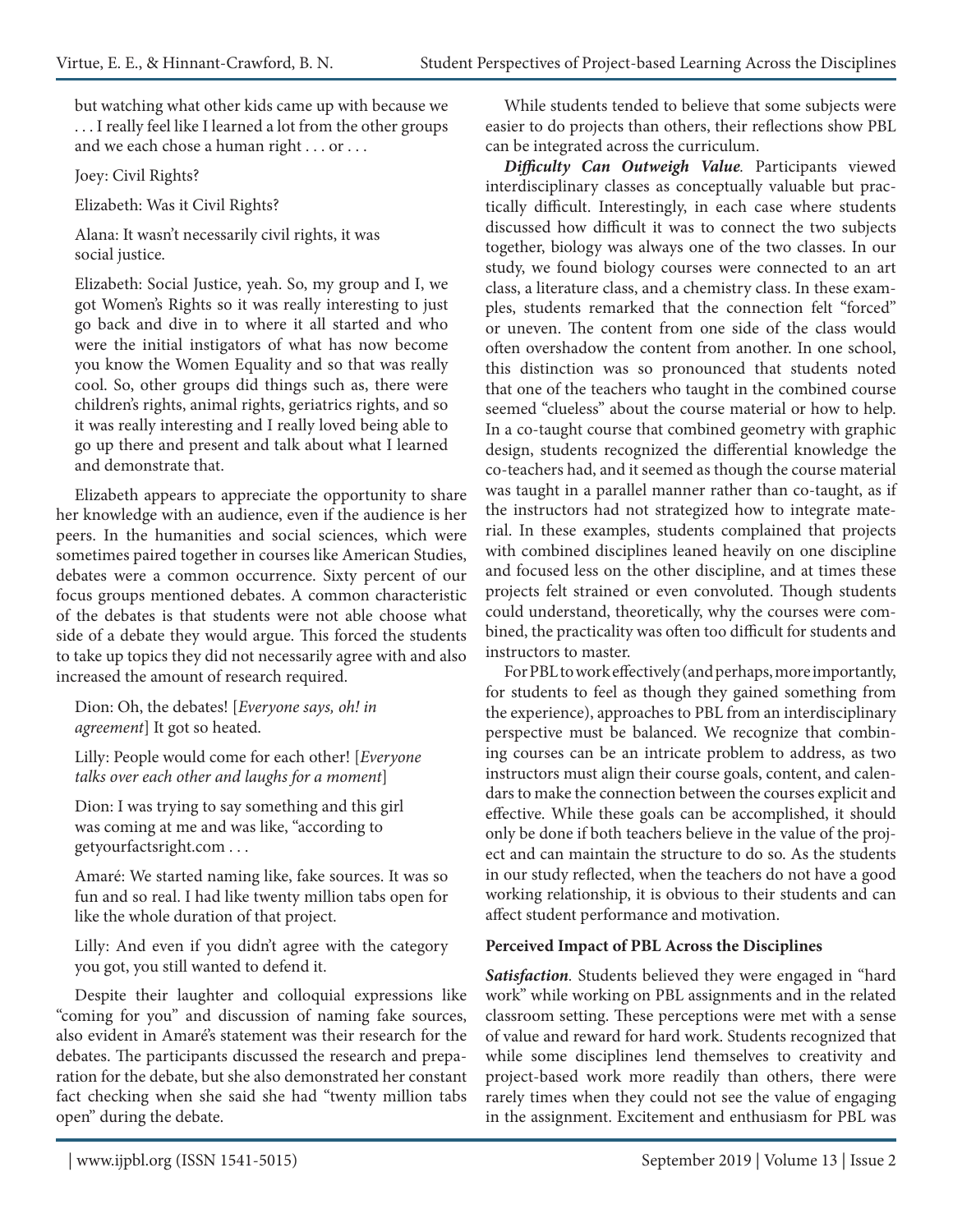palpable. Students felt lucky to engage in this type of curriculum and felt bad for those who were not enrolled in New Tech schools. Julie describes why she came to an NTN school:

I went to [. . .] the traditional high school my freshman year and like, the reason I switched, because I saw so many people doing like, team and group work. And I thought that would be better for me, and like, when I switched I had the chance to switch back and I wasn't going to. This was something that not everybody gets to experience and I thought it was pretty cool.

Most students cited PBL as the reason they enrolled in New Tech schools. Mike says, "The way you tackle problems, the way you have to collaborate...it's not something you can emulate through a textbook or reading about it or watching videos. You can't emulate it." For Mike and his peers, the experience of working in an interdisciplinary capacity is incomparable to a "traditional" high school setting.

*Doing Something That Matters.* One of the reasons students enjoyed the interdisciplinary PBL model was the emotional outcome of their work. They explained that while completing a project was in and of itself a satisfying accomplishment, what was most valuable to them was knowing their work was important to others. This was particularly true in projects that connected the students with community members. For example, one school coordinated a fall community fundraiser and required the students to demonstrate their physics projects to community members (by building a catapult). In addition to volunteering at the event by running game booths, students interacted with community members, demonstrated their knowledge, and raised money for community charities. One student said, "It doesn't feel like work because you're doing things that are meaningful to you."

While administrators and public officials might say the most important learning outcomes are "proficiency" or the ability to complete a grade, students in our study would resoundingly say "it has to apply to real life." This was the most often-cited benefit to the student experience, one that students not only explained thoroughly, but excitedly. Amaré explains:

They [teachers] are always finding ways to connect it [the course material] like with the Health/Wealth, all of the business partners. Like we see how it works with World Studies and the pizza company [. . .] these little things that we don't realize we use all the time, we actually do use all the time.

Amaré and her peers marveled at how, upon reflection, the skills they had learned by completing the projects were useful when they collected surveys and helped run a local health and wellness fair. While they did not actively think, *Today, I need to use the information and skills I learned from my project,* they were able to identify their ability to do so after the fact. The students found that their experiences running the fair, though time consuming, were fun and productive. Their positive interactions with community members reinforced these feelings.

The connection to real-life situations was not always in the form of community interaction or addressing a real problem. Students also remarked about how interesting and impactful their projects were when they were based on real-life events in the news. To better understand the connection between biology and political science, students were asked to solve a rape case using victim DNA and testimony. The situations presented in class drew from recent topics in the news. The students reflected how difficult it was to prove their assigned side of the case given the evidence they had. This gave them a better understanding of the intricacies of both the science and human factors of such cases.

Finally, students pointed to the maturity they have developed as a result of their class work. The challenge of working with one another on numerous problems with conflicting perspectives has given them the tools to engage in material in a mature manner. One student explains:

[W]e had a discussion about gun control in one of the classes, an open discussion, and there was no fighting. There was no animosity. Everybody was listening to one another. We didn't necessarily all agree with one another but it's the fact that we can sit down and have these adult conversations and not look like idiots like Hillary and Trump did. [*Everyone laughs.*] But no, like for real, we can communicate with each other and we're so much more tolerant and accepting of other people's ideas. Even if we don't agree we have learned to respect them.

Despite there being differences of opinions, the students recognized the changes they experienced as a result of their classroom challenges. Because they learned about different perspectives and ways of thinking in the same class, they were able to consider arguments that related to their own lives and values.

#### **Perceptions of Productivity**

Students demonstrated that they thought about the outcomes of their time working in a PBL context. They were keenly aware of how they completed their work, how it compares to their peers in non-PBL classrooms/schools, and what the drawbacks of PBL might mean for them.

*Falling Behind.* While acknowledging the benefits of engaging in project-based learning, on occasion students would mention perceptions of setbacks.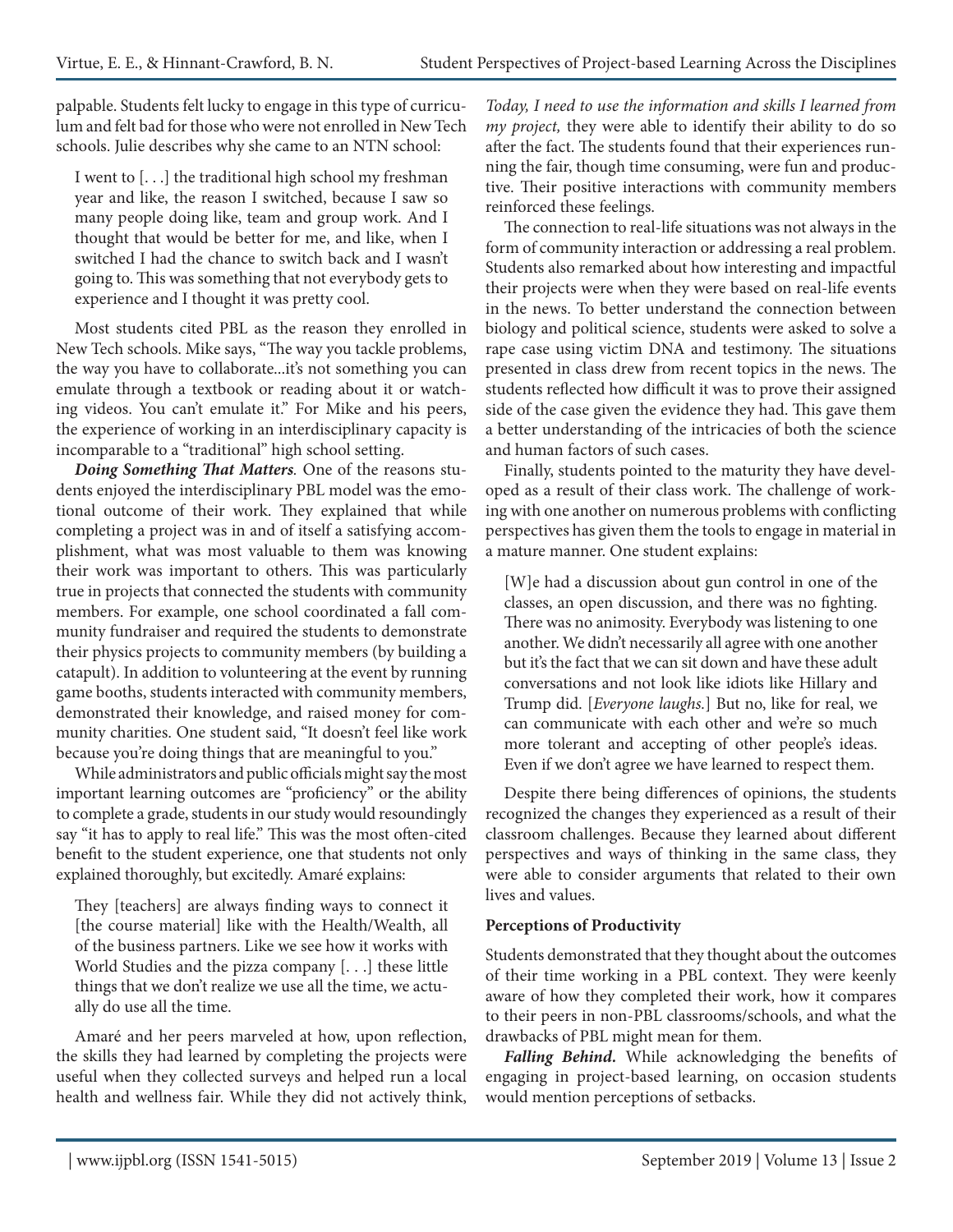The only thing that bugs me is how in doing projects, we'll focus on a certain chapter that we're learning and we have, you know, a few weeks to do it and you talk to the regular chemistry classes and they are so far ahead. I feel like in New Tech we don't get to learn everything we could be learning in a whole school year.

While the depth of their learning may be significant, students seemed concerned that they were falling behind their peers academically.

*Perceptions on Assessment.* Collaboration is a key part of project-based learning, and students in each focus group spoke of the role of collaboration in their approach to projects. Yet, in their discussion of collaboration, each group brought up assessment, both peer feedback and instructor feedback. They raised concerns about how collaboration may detract from the fairness in assessment while applauding the opportunity to learn and revise based on feedback from peers. For example, in an American Studies class (which is a combination of U.S. History and English), students described a feedback loop, where they received both formative and summative feedback from peers on a presentation:

Lisa: Typically, you do something like, if a group is presenting, sometimes a teacher will have them take a piece of paper and write down a certain amount of things they learned and then like, good and bad things about the presentation.

Fred: Usually the teacher will prepare you for like the day before you'll get put in what's called like "critical friends" where go to different groups and you do a mini presentation on like what you are going to present and you are going to get feedback based on that. That's probably my favorite part.

The critical feedback allowed the students to be evaluated in a low-stakes scenario where they still had time to improve their work before presenting it for a grade. Furthermore, it allowed students to better understand how their peers understood the information they were presenting.

#### **Limitations**

As noted earlier, NTN is not prescriptive with respect to what specific projects should be utilized in any course. As such, while we collected data at a number of different institutions that varied by geographic locations, student diversity, and (presumably) teacher experience with PBL, we cannot state with certainty whether the outcomes described here could not be found in other PBL classrooms regardless of the school structure. Yet, the diversity that exists within the New Tech Network would lead us to believe the voices of New Tech students may also represent the experiences of those outside the Network.

# Discussion and Implications

A great deal of qualitative educational research includes the voices of students, and the constructivist paradigm acknowledges their perception of reality as valid. However, simply listening to student voice and not acting on its instruction is insufficient when considering advocating for or against a particular approach to education. Mitra (2007) explains:

information from students is a key data collection strategy for learning about student experiences and ways to improve schools. . . . Students are often neglected sources of information in school reform efforts; yet asking students' opinions reminds teachers [and all of us] that students possess unique knowledge and perspectives about their schools that adults cannot fully replicate (p. 728).

Student perspectives are far more than interesting; they are instructive.

#### **Satisfied Students**

As New Tech and other reform partners adopt signature pedagogies, it is essential to understand how students experience that pedagogy and assess outcomes beyond traditional academic measures. The data yielded from these focus groups provide evidence of a high degree of satisfaction with PBL. Satisfaction does not simply mean the projects are fun, but that students are able to articulate the value inherent in the approach. Educational psychologists have noted for decades the relationships between students' perceptions of the value of the task and their motivations and adaptive learning behaviors. For instance, Pintrich and deGroot explicate (1990):

Intrinsic value was strongly related to the use of cognitive strategies and self-regulation… students who were motivated to learn the material (not just to get good grades) and believed that their school work was interesting and important were cognitively engaged in trying to learn and comprehend the material. (p. 37)

Beyond value, students in these focus groups could speak to the academic objectives and the applicability of those objectives to life outside the classroom. Proponents of culturally relevant and sustaining pedagogies speak of the necessity of students seeing the applicability of what they do in the classroom to the broader world—and that they see skills introduced in the classroom as skills they can use to transform the broader sociopolitical realities (Ladson Billings, 1995; Paris & Alim, 2017). This is not to say all PBL learning is culturally relevant, but the two have the potential to overlap when done intentionally. Furthermore, that satisfaction is present even when the projects are described as difficult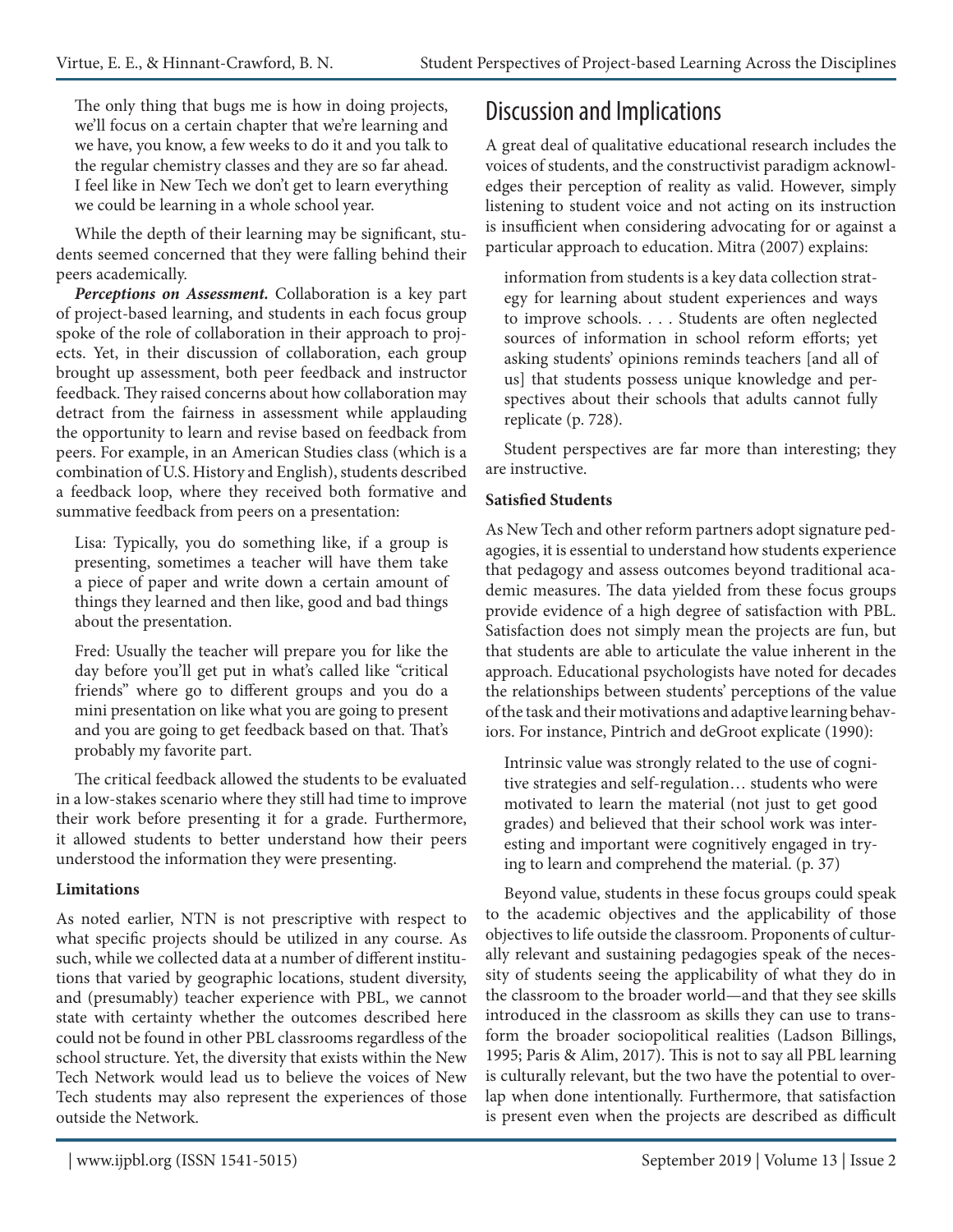or challenging. Students are proud of their ability to persist in the face of obstacles, which may be related to additional nontraditional outcomes like grit (Perkins-Gough, 2013).

#### **The Uncomfortable Side of Change**

Much of the negative experiences students have with PBL is due to the uncertainty that comes with something new and comparing it to what they have always known. Accountability has led to a relentless pace in education, a constant push forward even when material is not mastered, because teachers feel the need to cover everything that may appear on the high stakes exam. As Comber and Nixon (2009) explain in their study, teachers' "accounts impl[y] a linear trajectory (we did x, then we did y), giving a sense of relentless moving forward across time 'doing things' in class." (p. 337). Young people do not live in a vacuum and are quite aware of this pacing, so using a project to go deep into one topic, instead of pushing full steam ahead with one chapter one week and one chapter the next, may cause students to assume they are missing something without realizing the depth of learning they are gaining with the project. Similarly, being graded as a collective instead of as an individual is unsettling, especially when one is used to the traditional, individualistic methods of assessment. Studies of cultural expressions in the classroom have found individualism and competition to be quite common and pervasive, and to shift from that to collective assessment is jarring (Boykin, Tyler & Miller, 2005). One may expect that, as PBL expands and students become exposed to it throughout their educational careers, these concerns may disappear.

#### **What Do We Do With the Student Perspective?**

Opportunities for deeper learning remain sparser than proponents of PBL would like. The literature tells us, often in response to accountability demands, students from marginalized communities are most often exposed to didactic, teacher-centered pedagogies (Diamond, 2012). We also know while such approaches may pay off in short term test score gains, they leave students behind in having the skills necessary to function at optimal levels in the  $21<sup>st</sup>$ -century workforce. As Mehta (2014) explains:

students in more affluent schools and top tracks are given the kind of problem-solving education that befits the future managerial class, whereas students in lower tracks and higher-poverty schools are given the kind of rule-following tasks that mirror much of factory and other working class work. To the degree that race mirrors class, these inequalities in access to deeper learning are shortchanging black and Latino students. (para. 2)

This resembles Dewey's (1916/2018) assertion in the early 20th century:

In order to have a large number of values in common, all the members of the group must have an equable opportunity, to receive and to take from others. There must be a large variety of shared undertakings and experiences. Otherwise, the influences which educate some into masters, educates others into slaves. (p. 90)

The same question remains, and now we must ask ourselves: Will we take the instruction from the voices of our students? Will we endeavor to provide an education that is truly satisfying?

Our data suggest that the student experience with PBL is positive to the extent that it merits increased consideration by teachers at the high school level. Though not all schools are willing or able to commit to the full New Tech Network design criteria, teachers who construct their curriculum around PBL may find increased engagement in the classroom. Our findings support Ravitz's (2010) earlier work, which argues that projects increase student motivation. As the students in our focus groups demonstrated, they were engaged in the projects even if they did not find the underlying concept interesting. Their motivation to complete the project opened them up to learning a topic they would have otherwise identified as "boring" or without merit.

Further, as students, administrators, and governmental leaders continue to question pedagogical choices and demand evidence of positive outcomes, PBL can be a strategy for teachers to demonstrate the value of their curriculum. In particular, the use of PBL to solve "real-world" problems, or problems influenced by issues in communities or in the national news, provides striking results. Students are engaged, interested in the project, and committed to succeeding. Yet, these projects must be deliberate and clearly connected to the course material, which requires a considerable amount of planning and awareness of student perspective and prior knowledge (Nariman & Chrispeels, 2016). To accomplish these goals, teachers must be adequately supported, value the PBL process, and work together in equal measure to prepare students for the project. Assessment of outcomes also needs to be clearly defined, as Hung (2011) argued that the variability in PBL structure can confound findings. As teachers and researchers continue to advocate for the use of PBL, it is increasingly important to articulate who benefits from these pedagogical choices and how the benefits have come about.

Finally, as Grant (2011) asserts, "the voices of learners are sometimes lost in the preparation of lesson plans" (p. 62). This study addresses the sometimes "lost" voice in PBL—that of the student. When educators develop curriculum for the PBL classrooms, it is vital they consider the student perspective what prior knowledge they have (Narimen & Chrispeels, 2016) and what will motivate them to engage in the material.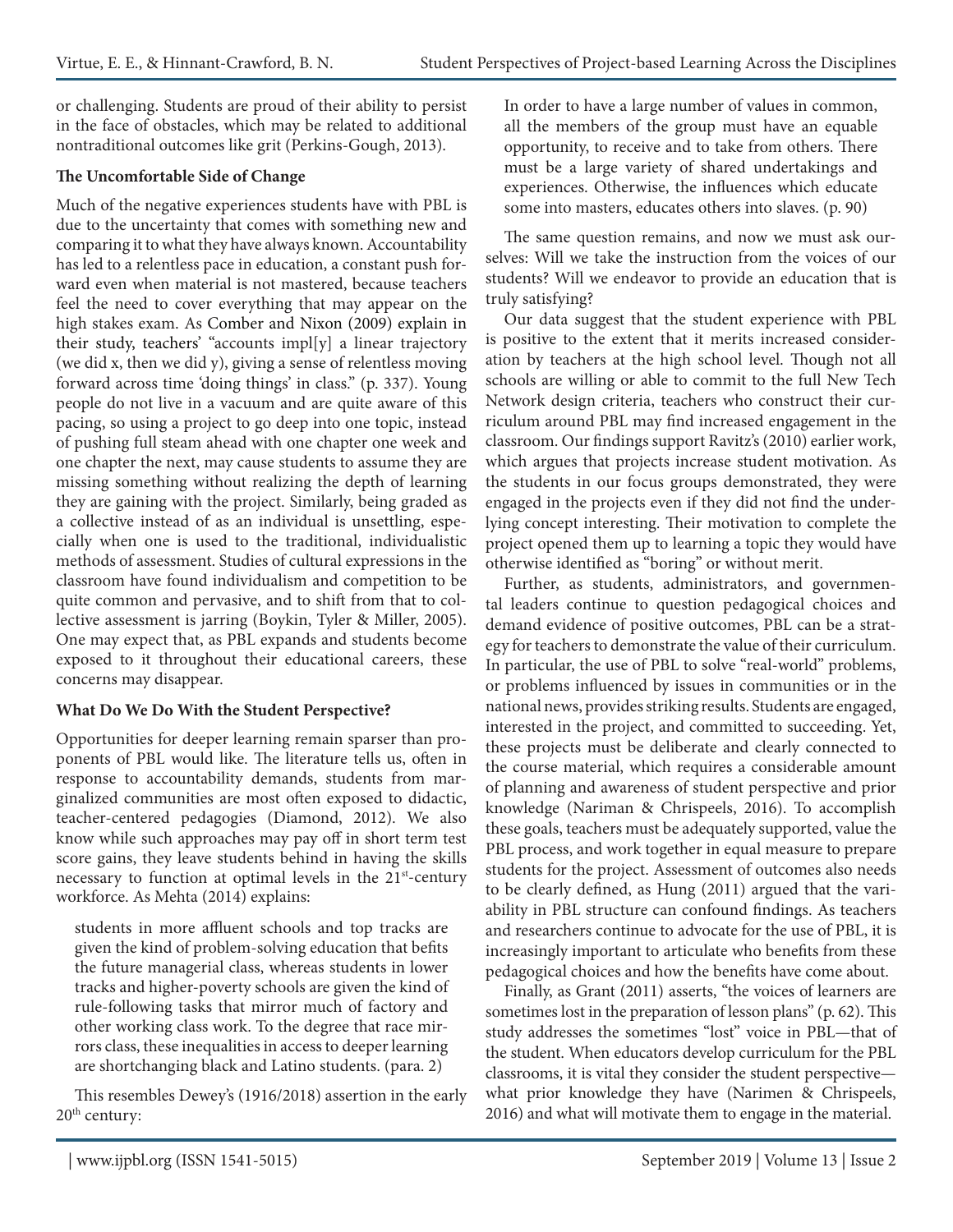| A Priori Codes                   | <b>Emergent Codes</b>               |
|----------------------------------|-------------------------------------|
| Collaboration (amongst students) | Teachers (positive impact)          |
| Interdisciplinary work           | Staffing issues/teacher preparation |
| Independence                     | Family atmosphere                   |
| Application to real life         | Hard work/large amount of work      |
| Problem-solving                  | Technology use                      |
| College readiness                | Engagement (their own)              |
| Presentation outside of school   | Changing as a person (development)  |
| Creativity                       | Model fidelity (deviating from PBL) |

#### **Appendix A**

### References

- Beldaro, C., Burrows, A. C., & Dambeklans, L. (2017). Partnering science and art: Pre-service teacher's experiences for use in pre-collegiate classrooms. *Problems of Education in the 21st Century, 75*(3), 215–263.
- Bell, S. (2010). Project-based learning for the 21st century: Skills for the future. *The Clearing House, 83,* 39–43.
- Borman, G. et al. (2002). Comprehensive school reform and student achievement: A meta-analysis. Baltimore, MD: Center for Research on the Education of Students Placed at Risk, Johns Hopkins University.
- Boix Mansilla, V., Miller, W., & Gardner, H. (2000). On disciplinary lenses and interdisciplinary work. In S. Wineburg & P. Grossman (Eds.), *Interdisciplinary curriculum: Challenges to implementation* (pp. 17–38). New York, NY: Teachers College Press.
- Boyd, S. & Hipkins, R. (2012). Student inquiry and curriculum integration: Shared origins and points of difference (Part A). *Set: Research Information for Teachers, 3,* 15–22.
- Boykin, A. W., Tyler, K. M., & Miller, O. (2005). In search of cultural themes and their expressions in the dynamics of classroom life. *Urban Education*, *40*(5), 521–549.
- Chu, S. K. W., Tse, S. K., & Chow, K. (2011). Using collaborative teaching and inquiry project-based learning to help primary school students develop information literacy and information skills. *Library & Information Science Research, 33*(2011), 132–143.
- Comber, B., & Nixon, H. (2009). Teachers' work and pedagogy in an era of accountability. *Discourse: Studies in the Cultural Politics of Education, 30*(3), 333–345.
- Conley, D. T. (2007). *Redefining college readiness.* Eugene, OR: Educational Policy Improvement Center.
- Corney, G., & Reid, A. (2007). Student teachers learning about subject matter and pedagogy in education for sustainable development. *Environmental Education Research, 13*(1), 33–54.
- Dabbagh, N., & Blijd, N. D. (2010). Student perceptions of their learning experiences in an authentic instructional design context. *Interdisciplinary Journal of Problem-Based Learning, 4*(1). https://doi.org/10.7771/1541-5015.1092
- Dewey, J. (1916/2018). *Democracy and Education*. Gorham, ME: Myers Education Press.
- Diamond, J. B. (2012). Accountability policy, school organization, and classroom practice: Partial recoupling and educational opportunity. *Education and Urban Society*, *44*(2), 151–182. https://doi.org/10.1177/0013124511431569
- Dym, C. L., Agogino, A. M., Eris, O., Frey, D. D., & Leifer, L. J. (2005). Engineering design thinking, teaching, and learning. *Journal of Engineering Education, 94*(1), 103–120.
- English, C. M. (2013). *The Role of Newly Prepared PBL Teachers' Motivational Beliefs and Perceptions of School Conditions in Their Project Based Learning Implementation* (unpublished doctoral dissertation). George Mason University, Fairfax, VA.
- Fleischman, S., & Heppen, J. (2009). Improving low-performing high schools: Searching for evidence of promise. *Future of Children, 19*(1), 105–133.
- Grant, M. M. (2011). Learning, beliefs, and products: Students' perspectives with project-based learning. *Interdisciplinary Journal of Problem-Based Learning, 5*(2), Article 6.
- Hammond, D. J. (2017). *An investigation into the impact of an integrated curriculum on learning in the primary school.* (Doctoral thesis). Durham University. Retrieved from http://etheses.dur.ac.uk/12025/
- Huberman, M., Bitter, C., Anthony, J., & O'Day, J. (2014). *The shape of deeper learning: Strategies, structures,*